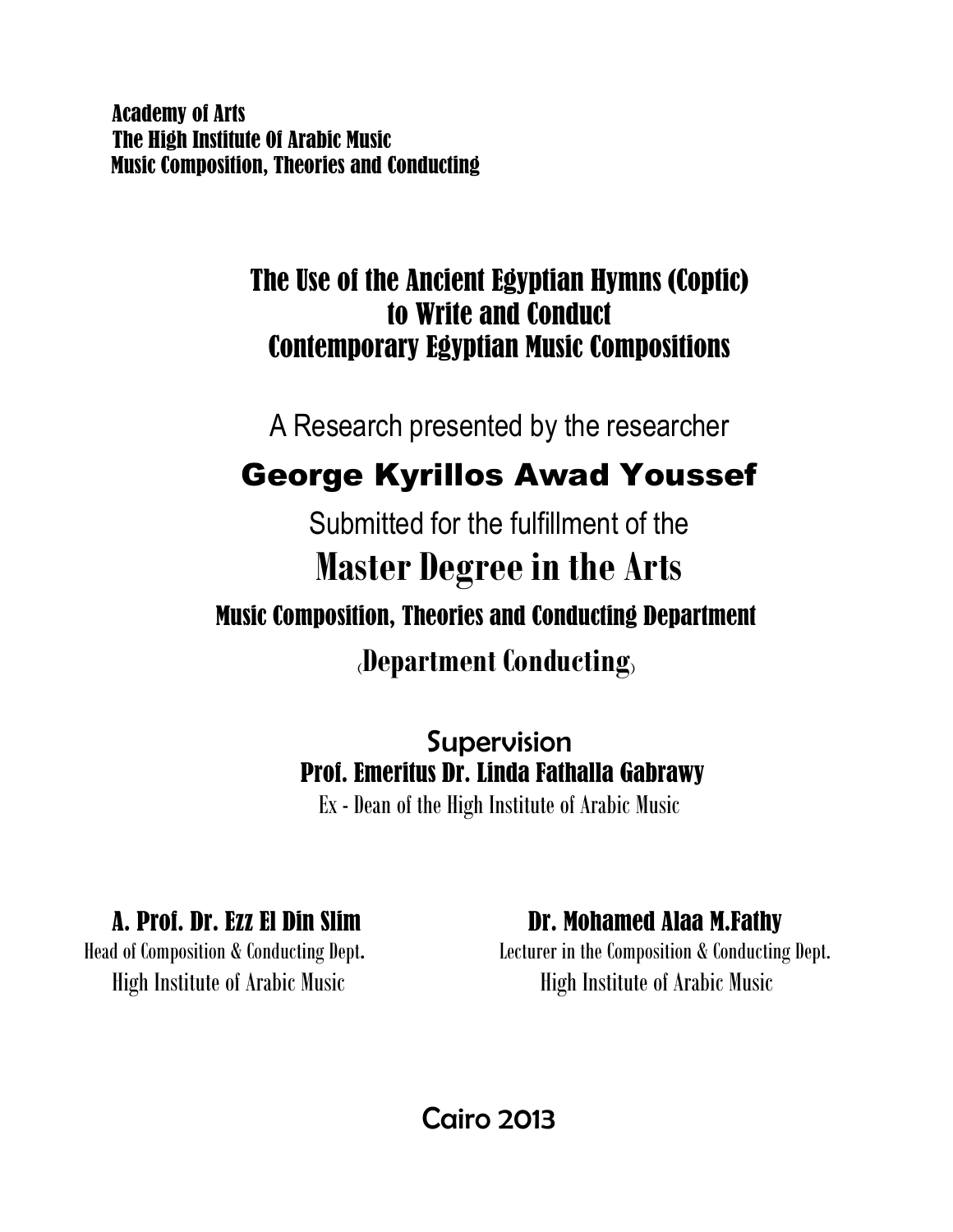# SUMMARY

# The Use of the Ancient Egyptian Hymns (Coptic) to Write and Conduct Contemporary Egyptian Music Compositions

Coptic Music is the ancient Egyptian Music with its Pharaonic authentic roots. A deep analysis of the methods of composition, music scales (Maquamat), and cadences as well as the conducting methods and the different approaches used by the conductor to deal with a group of choirs in the different formations, will help us enhance the fundamentals by which we can write and conduct Contemporary Egyptian Music Compositions, which bear within an originality uncovering an Egyptian musical identity – an identity which is about to loose its features amid this western torrential wave.

Through his analysis of the heritage of Coptic Hymns and his music studies, the researcher has noticed that there is a significant diversity in the methods of formulation, performance, and a diversity and modulation in Maqamat with its different types and geneses, and in the speed and rhythms of the musical sentences, as well as in the duration of each hymn, and cadences of these hymns during its succession.

From here, rose the idea of research to benefit from this diversity and musical richness existing in the Coptic heritage (Accapella and Monophonic), to enrich the public musical life by writing and conducting innovative Egyptian musical compositions, combining the originality, using the ancient (Coptic) Egyptian music and the contemporary musical methods such as Polyphonies and Homophonies and Orchestration coloring in various instrumental configurations, with the addition of some Egyptian instruments like Nay and Lute, after recording them in the Partitura, as well as the study of different conducting styles and patterns for those configurations.

The researcher has also noticed that the issue of conducting in Coptic music in the various liturgical rites during the year-round is a spontaneous art that has not been researched. The conducting styles in the Ancient Egyptian Music (Coptic) and how to develop them and put the technicalities relevant to its spontaneous conducting in a scientific and academic form in order to conclude the conducting styles in the various rituals of the Coptic Hymns have also not been studied. This has been done through the selection of a sample of some of the ancient Egyptian Hymns (Coptic) which have been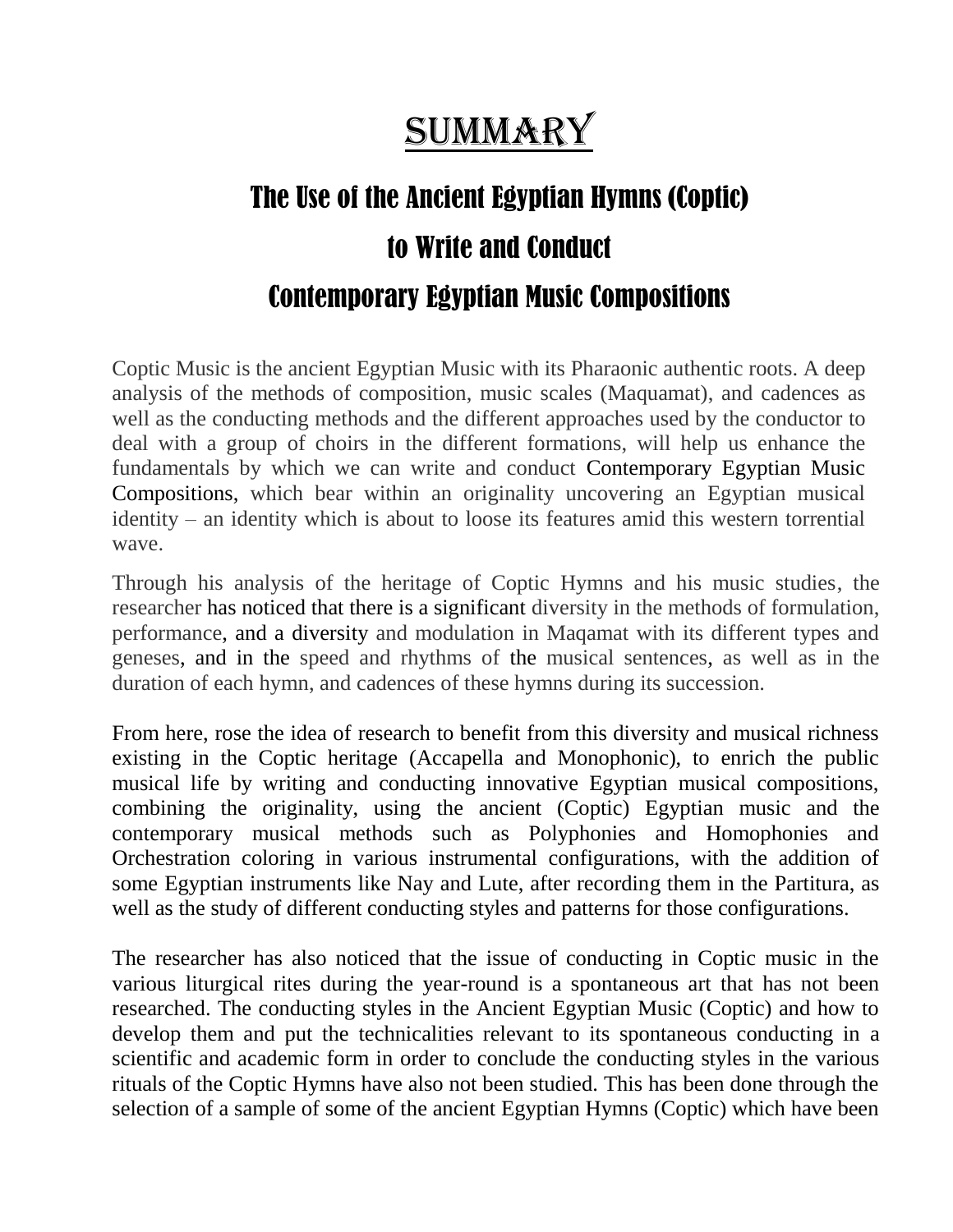preserved in the Egyptian Coptic Church, represented in different recordings via "The Institute of Coptic Studies" and the Recordings of "David Ensembles".

In this study, the researcher pursued the descriptive method, surveyed studies (content analysis) and he used the recordings of the ancient Egyptian music (Coptic), and music notation of the research music sample (music transcription by the researcher) from the first century AD until the seventh century AD in Egypt, which was recorded at the Institute of Coptic Studies and through David Ensemble recordings. Also, the researcher surveyed expert opinion with respect to the innovative music composition by the researcher.

#### **Introduction** includes: -

Research problem, the goal of the research, the importance of research, the research question, research limitations, research methodology, research sample, research tools, and research terminology.

### Chapter One **The Theoretical Framework of the Research**

#### Includes six Topics;

#### **The First Topic**: **A historical study of the ancient Egyptian Music (Coptic) and methods of Conducting**, and includes:

• Music of the Egyptian Coptic Orthodox Church and,

• The historical relationship between the ancient Egyptian music and each of the Byzantine and Syrian music.

It has addressed the history and origin of the Byzantine Empire (Patriarchy of Russia, Serbia, Romania, Bulgaria, and Georgia). Also it mentioned the Syrian music and the names of Syrian melodies and the origin of the rituals and hymns and its musical characteristics and Maquamat. The Syrian music scale and its eight tunes in the Syrian Church have also been addressed.

Also it comprises the different music drafting techniques in terms of music stanzas of the Coptic hymns, one of which is the most famous Coptic "Melisma" style, and the reasons behind using it in the Egyptian church, and the other is the "Syllabic"style. The research also includes musical forms used in ancient Egyptian music, and the importance of understanding of the music form of the Coptic hymn by the deacon, cantors and the Psalmist.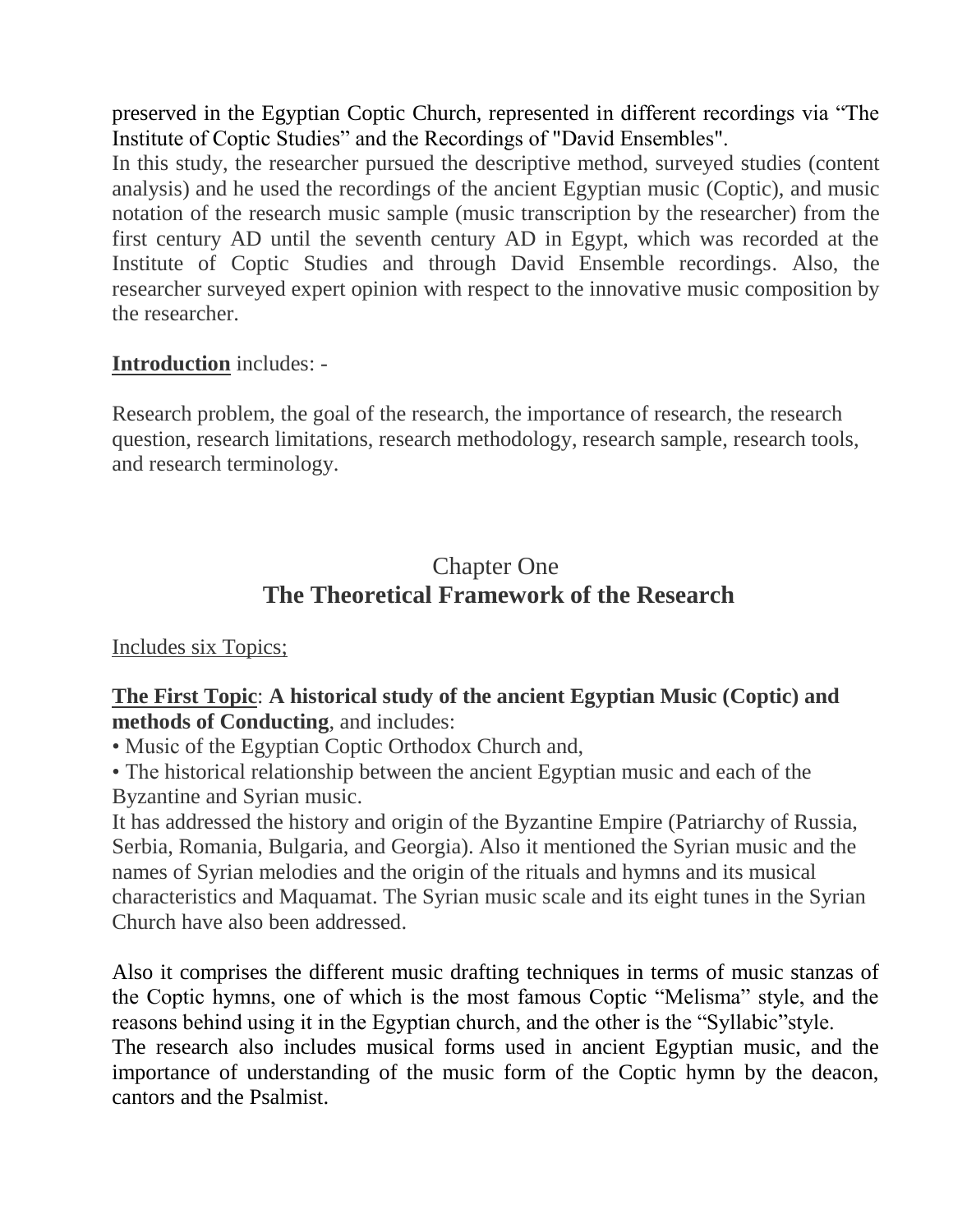The research also addressed in its first topic those significantly involved in preserving and archiving the Ancient Egyptian Music (Coptic) such as cantors, sponsors and ensembles / orchestras who had a role in maintaining the Coptic melody, such as "David Ensemble" ,"Ragheb Moftah", Mikhael Al Batanony", …,etc.

#### **The Second Topic**: **The performance styles and conducting techniques in ancient Egyptian Music** (Coptic) which includes:

Performance styles in the ancient Egyptian Music (Antiphonal Singing, Responsorial singing, solo and collective) and the reasons behind the use of each style and the characteristics and specifications of each style, and the role of the conductor" Cantor" therein.

Also the study has addressed a new topic: The conducting techniques in the ancient Egyptian Music (Coptic) at which the researcher has gone through what he called: "Front and Rear Conducting" and "Indirect Conducting in the Coptic Church", which enables the conductor/cantor to control the audience /congregation who stands behind him indirectly, and to start removing the obscurity that surrounds the musical concert/Coptic Hymns and explain it to the public in a simplified manner, different from his explanation to the musicians of the orchestra. In this process, the conductor has to quickly notice (glance) the audience while conducting the musicians and singers, to watch out for the audience reactions to the concert and their interaction with the maestro.

This glancing process is similar to that which the players of the orchestra and singers use to glimpse the conductor's signals, which is called "Peripheral Vision"

Also it includes searching for the importance of conducting in the ritual processions in the Egyptian church, which involves circulation around the altar or the church, and which requires the cantor to conduct in a careful and more focused manner.

The researcher has also addressed the types of liturgical processions and its three divisions, and the accurate design of the processions in terms of the start time of each procession in each liturgical occasion, the participants, their orders in the procession, the Sacerdotal Dresses customized for each of them, and the movement path of the procession, as well as the hymns that should be chanted in each procession.

**The Third Topic**: **The Music Scales of the Ancient Egyptian music** (Coptic), which includes: The nature of the music scales (Maquamat) of Coptic Hymns, their different types and forms, and the distinctive nature of the "microtone" of the Coptic music scales. Throughout, the relationship between the Coptic and Pharaonic melody and the extent to which the Coptic Hymn has been affected by the Pharaonic melody has been identified.

The research concluded that the Pharaohs specialized in the deities music with its Pharaonic secrets, those when entered the Christian faith, could not get rid of neither the Pharaonic music nor its Maquamat, types and forms, formulations and its musical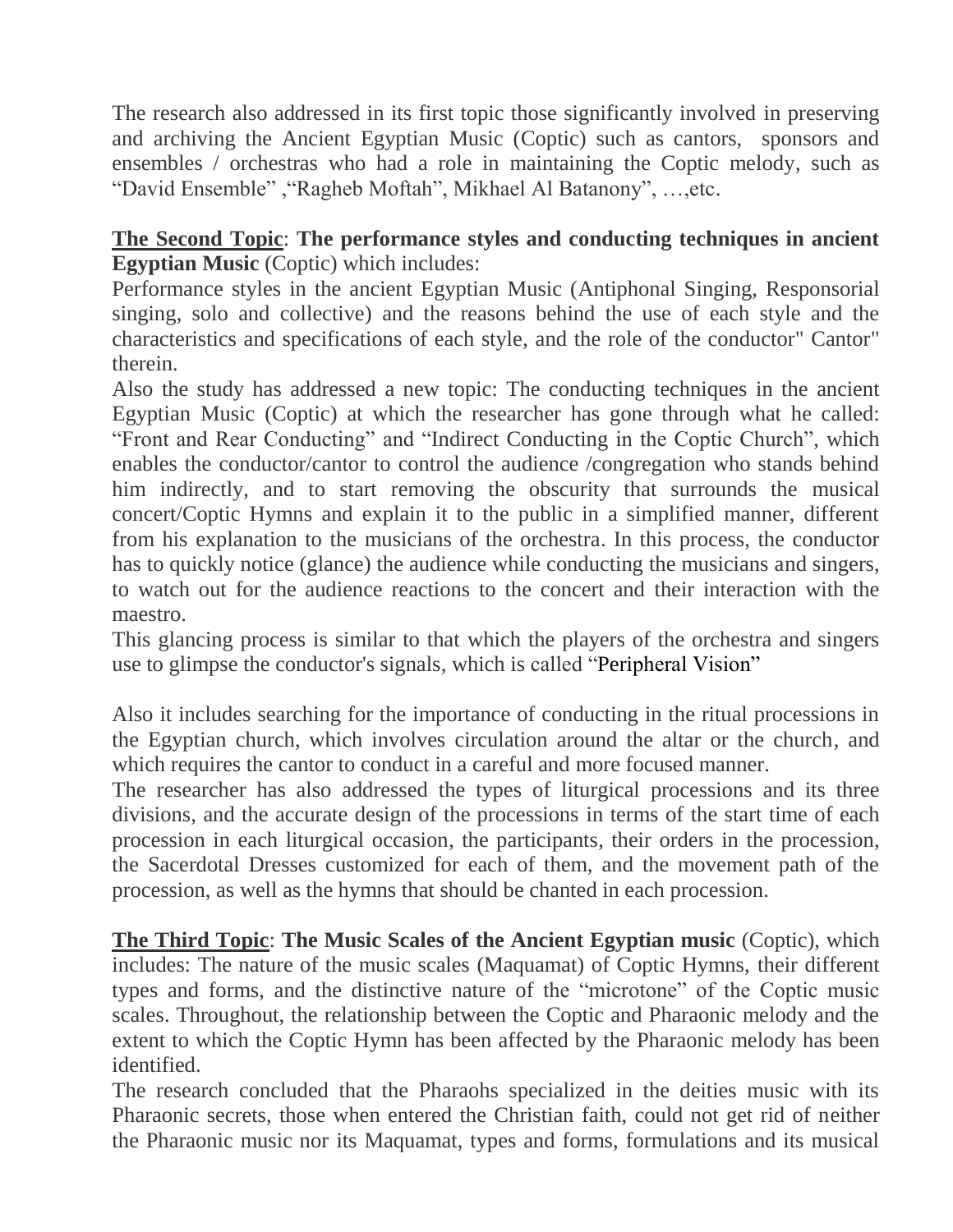cadences. Therefore, the nature of their Coptic music in its initial form, in its infancy, came with the same nature of the Pharaonic music, because inevitably, it has included within its sentences some of the musical "Pharaonic Themes".

It also includes the mutual affection that occurred between both of the Coptic and Hebrew hymns, where the people of Israel with their 12 tribes lived in Egypt and listened to our Pharaonic melodies in Egypt for 430 years (the duration of the stay of the Israeli people in Egypt). Where they recognized its Maquamat, intervals, measurements, musical tempos, rhythms, time signatures, forms and different formulations, and where they left out Egypt, carrying these inwardly in their feelings, their memories and in their worship rituals.

In the other direction was the role of Saint "Mark," the apostle, who lived a period between the tones of prophet David of Bethlehem, those melodies have been carried by St. Mark to Egypt, where he founded the "Divinity School" in Alexandria, teaching music in there beside the theological sciences. He taught these melodies in that school, where he included some of them in the Divine Liturgy which he wrote and which is considered the oldest mass known in the Coptic Church.

This topic, as well has included the common argument: that the Coptic Hymns are pure Pharaonic Music which have been compounded upon by Coptic words that are being repeated by some, relying on the lengthening in tones. This argument was refuted in ten points, and the results were extracted.

The research also comprised the distinctive nature of the "Microtone" of Coptic music Scales "Maquamat", which resulted in the emergence of a multitude of diverse musical scales exceeding one hundred in number.

In addition, it comprised the degrees of tones stability in the Coptic music scales (Maquamat), which shows liberation from the commitment to the traditional degrees of tones stability, thus providing more coloring and richness to the music formulation. Moreover the study has addressed the topic of "Music scales modulations, a distinction of the Coptic hymns, putting it into a high, profound rank in comparison to the music of other nations and countries.

**The Fourth Topic**: **Speeds, Rhythms and Cadences of the Ancient Egyptian Music**  (Coptic), which includes:

Study of the issue of subordination of the Coptic Hymns to rhythms and measures with its limited rhythms variants, because the violent rhythm has a stronger effect on the body and not the spirit.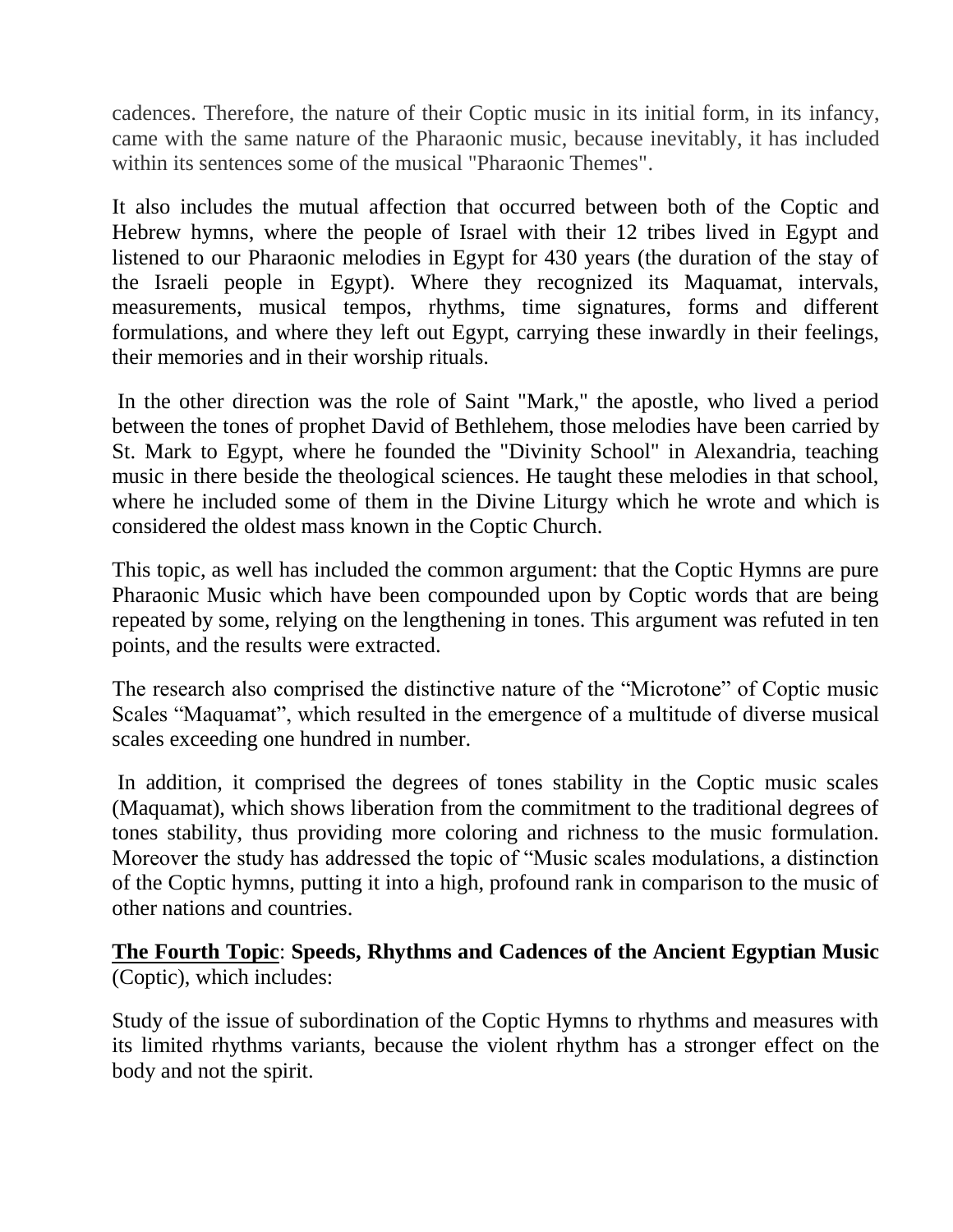The research also comprised the role of Adlibitum tempo method that gives more freedom to the performance, and that which permeates a large number of the ancient Egyptian music (Coptic).

Also, the research discussed the importance of rhythmic changes within the same framework of the melody, as well as the rhythmic changes during the succession of hymns. The study also- exclusively, provides few pages on the use of the cymbals and the triangle and their role in controlling the tempo and bringing about joy in the melodies "farayhi", as well as their role in bringing about a diversity between the hymn in which they are being used and the following hymn where they are not used.

The research also includes all kinds of musical Cadences in ancient Coptic music heritage and introduces different styles of cadences.

It also discusses the issue of "subordination of Coptic Hymns for instrumental tuning", where some foreigners alleged that Coptic hymns are not capable of being tuned on musical instruments, consequently a conducted research finalized its subordination to instrumental tuning via six points.

The research also addressed the severe variance in the durations of hymns of the repertoire of the Coptic Church praising program, which creates a kind of diversity that eliminates the feeling of boredom which might creep to worshipers when times of praise in liturgical rituals extend to longer hours. This is beside the diversity in the formulation and performance styles, speeds and rhythms, music scales (Maquamat) and accompanying instruments (cymbals & triangle), all of these create a diverse and renewed praising repertoire even if its time is extended to ten hours such as Good Friday Rite.

**The Fifth Topic**: **The Fundamental Basics in the writing of Contemporary Egyptian music compositions, using Ancient Egyptian Hymns** (Coptic), which comprises:

The importance of inspiration and perspiration in musical composition: not by inspiration only will there be music, not by inspiration only can a composer formulate a beautiful musical masterpiece; he must rely on perspiration, effort, perseverance, studying, science and knowledge seeking.

It also includes the characteristics and traits of "inspiration" and the characteristics and attributes of "perspiration"

The research also includes classification of the composers into four groups:

"**Spontaneous composers**:" who rely mainly on inspiration, the "**Constructive composers**:" who rely on inspiration by finding the main Motif (theme) and then completing their composition by perspiration and composing sciences, and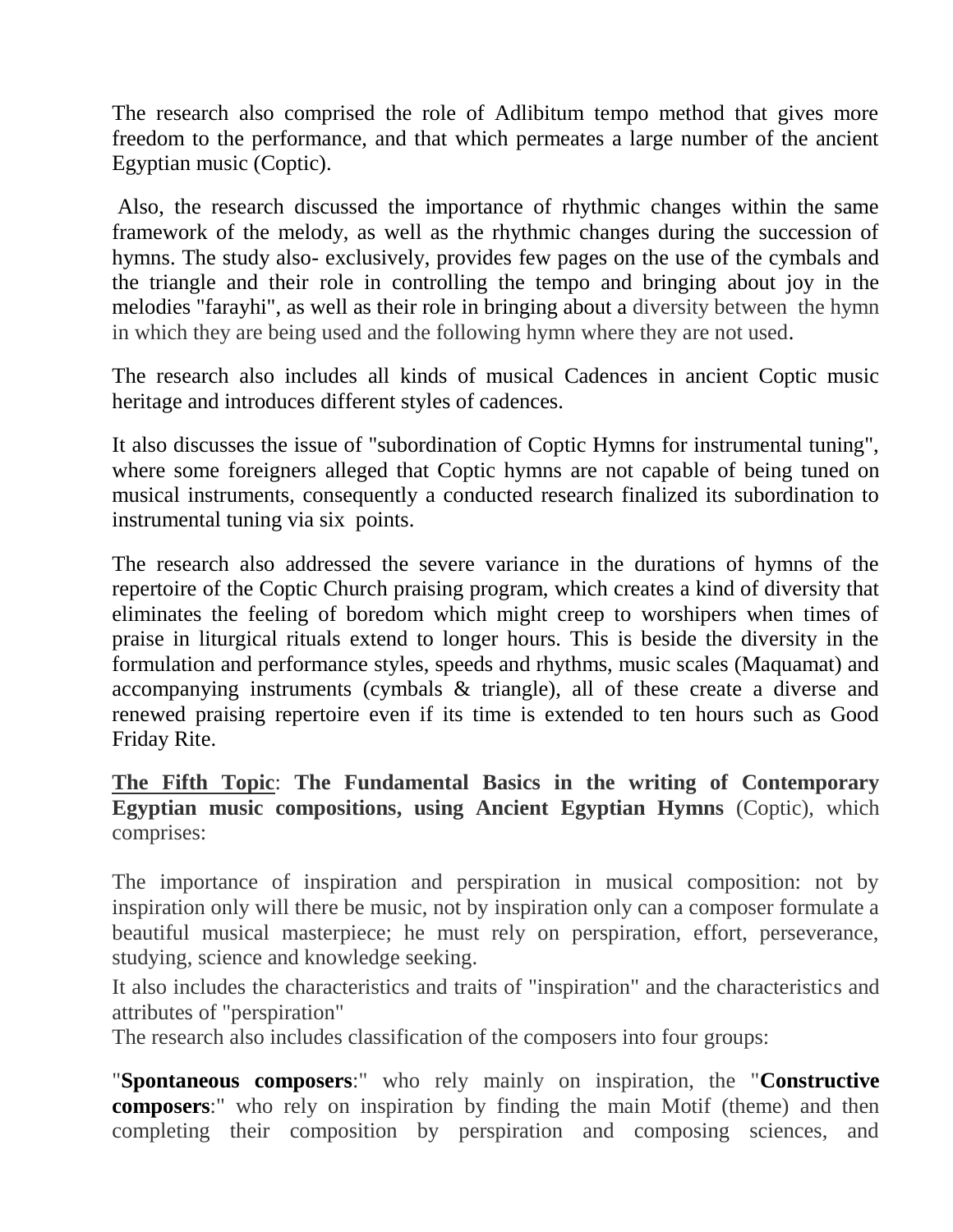"**Traditionalist composers**": who start with "Music Style" and not by Motif, these composers possess methods and techniques of composition that are new, mature and fully developed, and which continue to evolve throughout history, and "**Revolutionary composers**:" who come with all what is new, even if it is done in a radical manner that is attributed to their roots and origins, and regardless of being considered a taboo or difficult to be understood, and which will have a profound impact on the coming generations.

The research also includes how to evaluate the musical compositions and specifying the target of the musical composition (expression – creative beauty- ability to entertain) It also consists of the four properties and characteristics of a good musical composition: (stability, variety, balance, and symmetry).

The research includes the basic components of a musical composition: (Motif, rhythm, dynamics, Timber, and Chords) and also the constructive sequence of a musical composition: (Motif, melodic phrase, Period), and how to create, generate, and develop motifs using the traditional methods, Random Motif Generation, and Escape time fractal Motif Generation which means the typical generation of the motif and then leaving it as time goes by.

The research also comprises all musical tools and composition methods which are used by the composer to construct his musical work, and by which he can write a contemporary musical composition using ancient Egyptian musical motifs (Coptic) and some of these methods are:

Repeating the main motif method, using retrograde method, using inversion method, using retrograde inversion method, also by dividing motif into segments, by inserting small rhythm motifs, by using motif augmentation, and motif diminution, using sequential restatement of motif, using the vertical variation of an interval in motif by expansion or contraction, by deletion of some of the motif tones, by the interpolation of tones in motif, and finally by collecting all derived motifs from the main motif to form an integrated music phrase which can carry the main characteristics and same features of the main motif but in a unity, harmony and variety.Thus, the research includes 13 methods for developing the Coptic musical idea.

#### **The Sixth Topic: Choir and orchestral Conducting and its relationship with Conducting the ancient Egyptian Music** (Coptic).

It includes a preface on the history of Music Conducting such as: Conducting using feet and hand beat, using a roll of paper or large stick, using hand napkin or clicking by Ring, using the eye, while singing, with violin arc, lute neck, player of Harpsichord, and using a small conducting stick. The research includes the psychology of musical expression using the conduction stick. It also includes spontaneous conducting in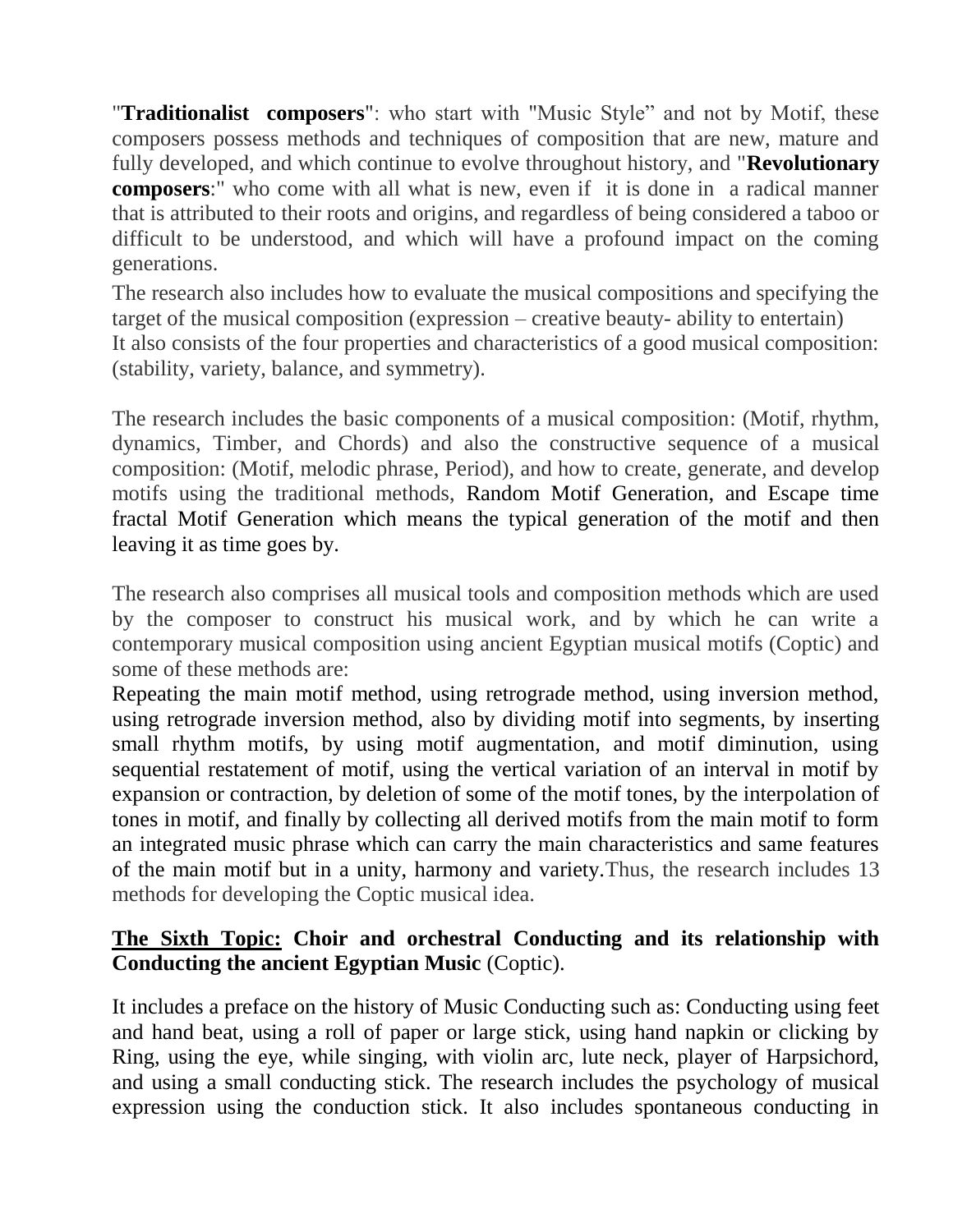ancient Egyptian music "Coptic", the topic of orchestra without a conductor, and conducting without Partitura.

It addresses, as well the important role of the conductor in pulse unifying, breath unifying, thought unifying and senses unifying, and the impact of the Maestro's mood on the conducting process.

It also includes research on working with an Orchestra and Choir face to face and the basic requirements the conductor should possess as in understanding the nature of the Orchestra, understanding the difference between the Orchestra and the Choir, awareness of the Baton Technique of the conductor, the leadership ability of the conductor, recognition of the difference between conducting and coaching, preparation of the Beat, understanding the Peripheral Vision, ability to deliver the beat without using the "Ultra Sostenuto motions", the ability to conduct Retards and understanding the methods of cueing the players.

The study includes how to lead an orchestra rehearsal, which has been divided into three rehearsals: the first to play all the tracks, the middle rehearsal for drilling down and solving the difficult passages, and the last rehearsal to achieve a continuous, uninterrupted performance. It also includes studying the techniques and procedures of the rehearsal, and how to adjust and tune the instruments of the orchestra, allowing for the first reading /sight reading, solving the problems of acoustic balance, and knowing how to achieve Aural focal points. In addition, two methods have been presented to remind the conductor of the difficult passages which represent performance problems.

It also addresses how to prepare the choir for orchestra rehearsals, and what the conductor should say and what he should avoid, and how can the conductor boost self confidence in the orchestra players.

#### Chapter two

### **The Applied Study**

It covers the reason behind selecting the research sample, and the foundations upon which the sample has been selected resulting in it being varied with respect to the nature of the hymns, conducting perspective, and in terms of composition. And it defined three analysis elements for the research sample which are:

General data for the Hymn, Detailed analysis of the Hymn, and Analysis from a Conducting perspective.

The Applied study included 4 ancient Egyptian hymns: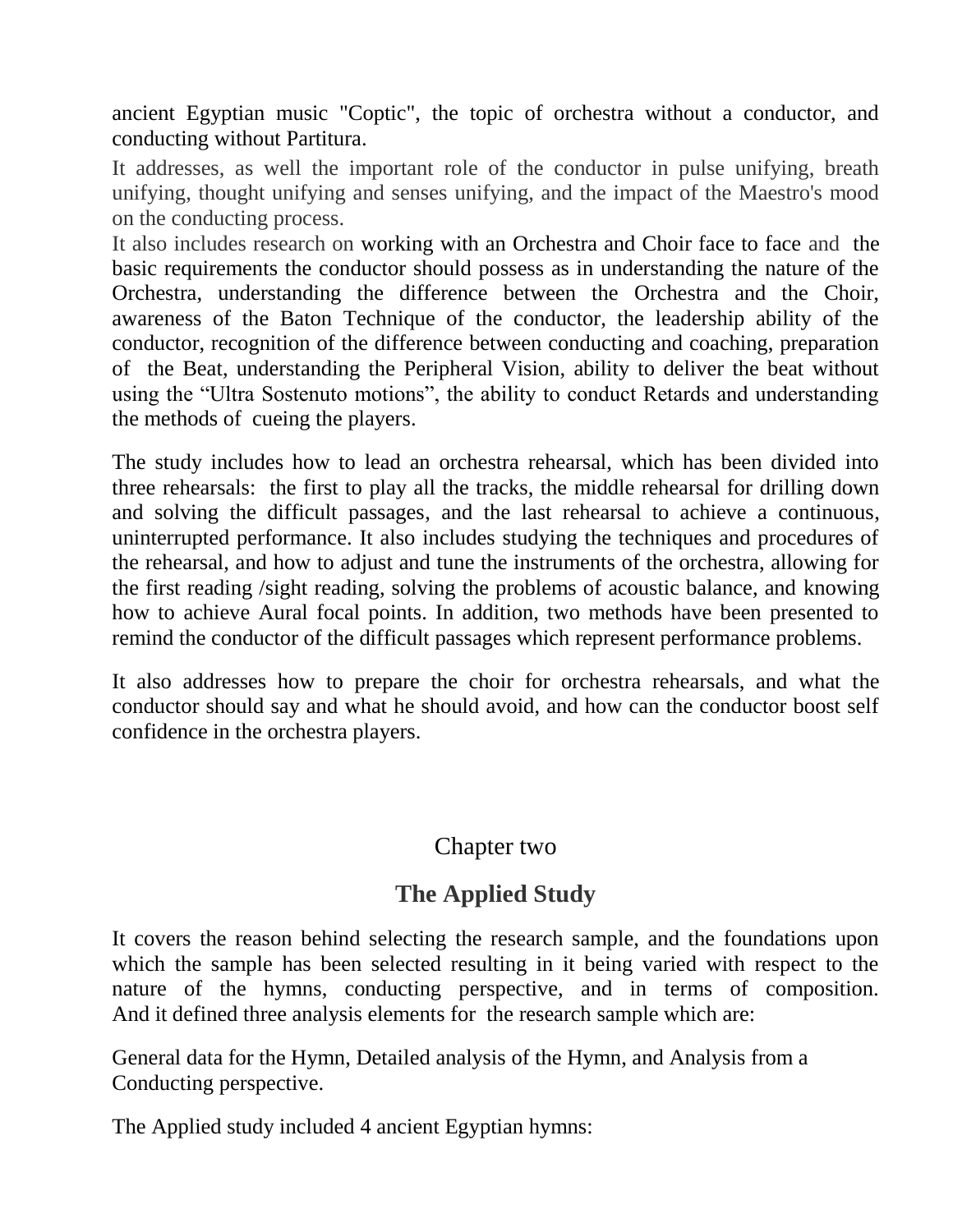- 1. The first Hymn is:  $K\lambda\tau\lambda$  **Hixopoc**
- 2. The second Hymn is:  $Cic$   $\tilde{O}$   $\pi$ anà $\tilde{a}$ zioc  $\Pi$ a $\pi$ Hp
- 3. The third Hymn is:  $\overline{Q}$ NTOC  $\overline{Q}$  $\lambda$ H $\theta$ WC
- 4. The fourth Hymn is: The use of the Coptic Hymn  $\hat{O}$  **Kocpioc UETACOV** to write a contemporary Egyptian Music.

#### **The general data of the hymn includes:**

Name of the hymn, language of the hymn, duration of the hymn, scales of the hymn, degrees of stability, time signature, speed of the hymn, the number of measures, rhythm type, music fabric style, Form, cadences, musical composition, the accompanying instruments, tone range, melodic shape, music intervals, motifs configuration, , and melodic ornaments.

#### **The detailed analysis of the hymn also includes**:

Ritual occasion for the hymn to be chanted, language of the hymn, Maquamat and genus of the hymn, changes in time signature and tempo, tone ranges, description of melodic curve, rhythmic motifs.

The analysis from a conducting perspective (conducting patterns and signals) includes: Signals and conducting patterns in a scientific way for the of ancient Egyptian music (Coptic) for the research sample in all its forms: Anacruses signal, downbeat signal, preparatory beat signal, fermata signal, cut-off signal, final cutoff signal, ritardando & ritenuto signals, it also included how to conduct dynamics like Forte & Piano, the cue signals for cymbals& triangle and its cutoff signals, As well as the cut-off pattern between verses and also includes the signals of the quartet, triplex and bilateral time signature.

#### **Conclusion**: -

#### **Research results and interpretation**:

Includes results of the researcher which have answered the research questions with respect to the:

- Possibility to take advantage of the basic characteristics of the ancient Egyptian music (Coptic) to intensify the Egyptian musical identity.
- Possibility to use the melodies of the ancient Egyptian music (Coptic) in writing and conducting Contemporary Egyptian musical compositions.

Through the search in ancient Egyptian music (Coptic) and the analysis of different samples of the hymns which is chanted in the Egyptian Orthodox Church, the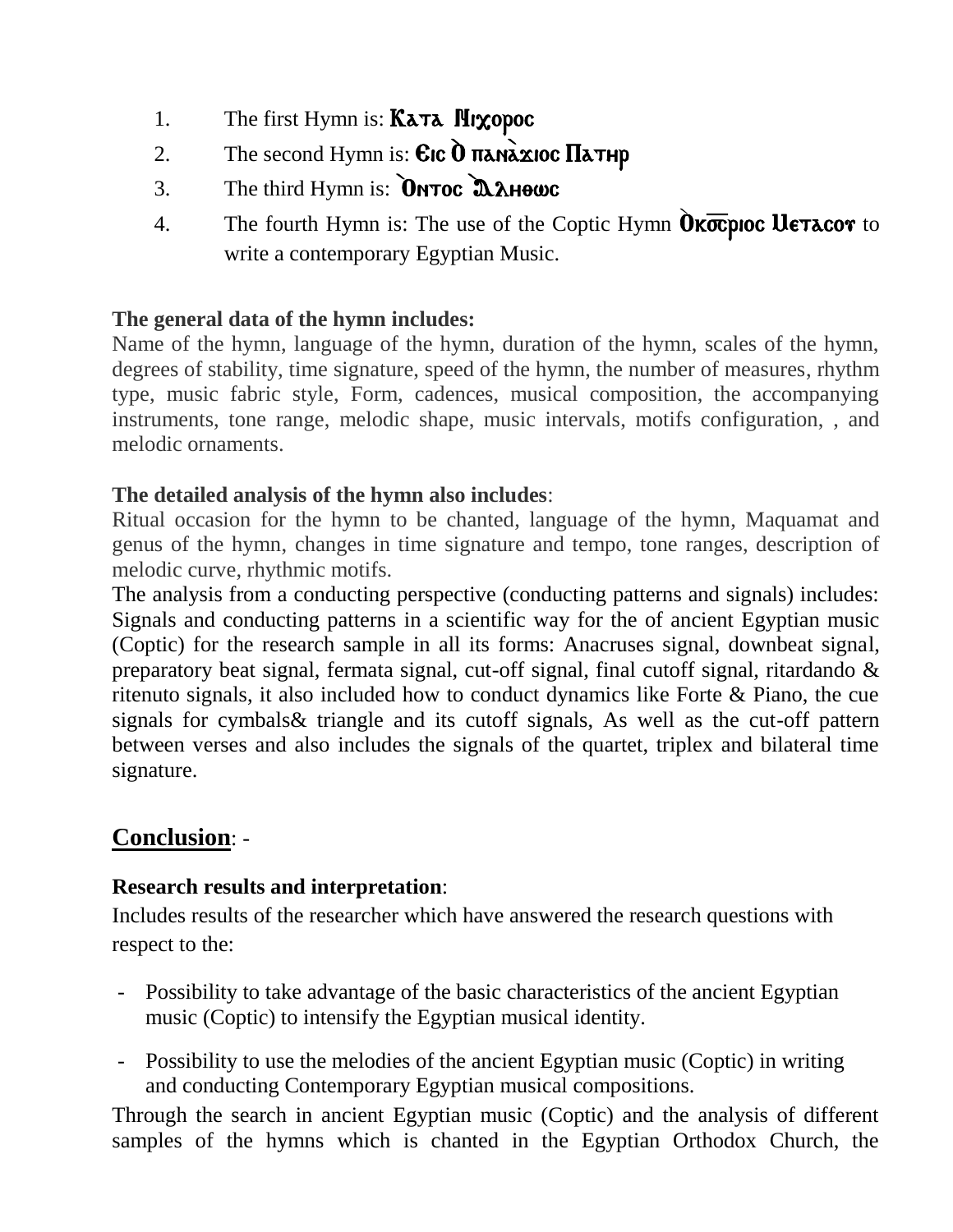researcher was able to identify the fundamental basics of the ancient Egyptian music, which is considered the image that could describe the musical life of ancient Egypt during the days of our Pharoah ancestors and which led to intensifying the Egyptian musical identity.

It was also possible to use the melodies of ancient Egyptian music (Coptic) in writing and conducting Egyptian contemporary musical compositions. The answer to these two questions was given from several perspectives.

#### **Composition and Orchestral writing perspectives:**

First: advantage has been taken from the Melisma style which was known by the priests of the Pharaonic temples, and was used by the Egyptian Church in the hymns by composing many tones on one syllabic, a style seen in contemporary works.

Second: advantage has been taken from the ancient Egyptian music motifs, where it was possible to reformulate them using nearly thirteen styles that were considered a development for these motifs.

Third: advantage has been taken from the formulations, and the outstanding, diversified cadences of the ancient Egyptian music, where it was employed to compose new musical masterpieces.

Fourth: advantage has been taken from the musical brilliance found in the ancient Egyptian music which manifested itself in the exotic scale modulation liberated from the control of the perfect pivot, as well as the temporary degrees of tones stability.

Fifth: advantage has been taken from the diversity of the Repertoire in the different rituals such that it has been possible to make use of that in the preparation of a diversified and good quality concert through a diversity in the performance style, diversity in the song duration, diversity of formulation style, diversity in scales, diversity in speeds and rhythms of the succeeding melodies, and diversity in the use of musical instruments.

The researcher has also deduced the following:

- The Coptic Hymns subordinate to Rhythms, and thus the common argument stating that Coptic Hymns are not subjected to Rhythms, is completely wrong.
- The Coptic Hymns subordinate to instrumental tuning, and thus the common argument stating that Coptic Hymns are not capable of being tuned on musical instruments, is completely wrong.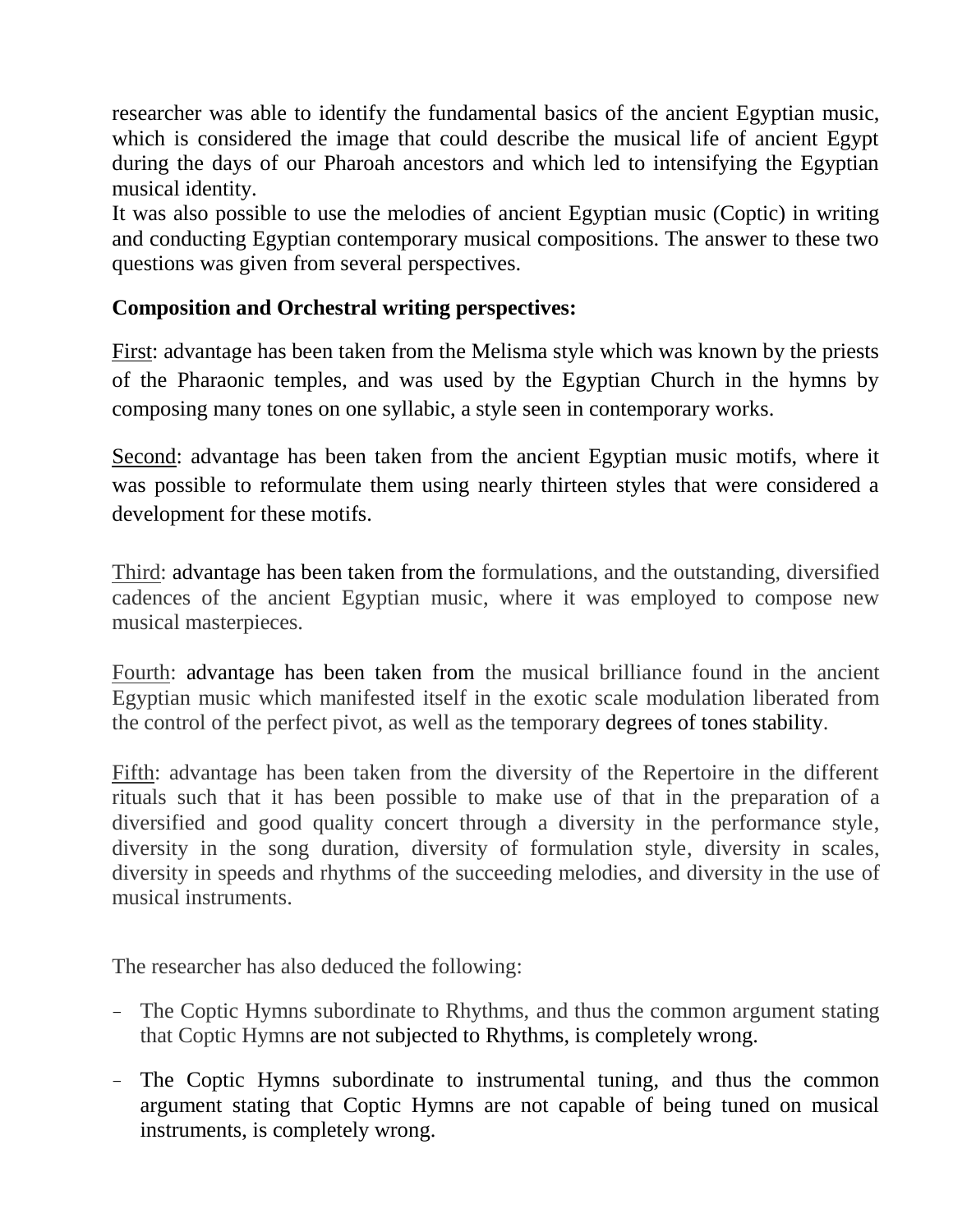- The Melisma in the Coptic Hymns is not resulting from placing Christian texts on former ancient Egyptian melodies, but from the extremely musical capacity of these hymns to express the lyrics by tones, rhythms & scales and to reflect the spiritual environment & the ritual ambience.
- The specialized Pharaohs in Music Deities with its secrets, who accepted the Christian faith, were not able to get rid of the Pharaonic music- that lived in their sentiments, mingled with their lives, and was stored in their subconscious- so they composed new hymns, that incorporated Pharaonic musical themes having same characteristics of Pharaonic Music.

#### **Conducting perspectives:**

First: Advantage has been taken from the conducting belief in the Egyptian Orthodox Church, by choosing a place to lead the musical ensemble of the researcher, such that he does not turn his back to the audience (when taking the center of the theater as a place for him), but, he should be standing in the far right of the stage, this enables him to notice the public from the left side of his cheek using the method of "Peripheral Vision".

Second: Conducting signals and patterns were put to maintain the character of the ancient Egyptian melody, without the exaggerations named "Ultra Sostenuto motions" that are done by some of the conductors, where, the use of such exaggerations with venerable melodies such as traditional Egyptian Church Music is considered unpreferable

Third: The uses of the cymbals and triangle have been regulated in the ancient Egyptian music (Coptic), where it was used spontaneously before. As such, the study has determined the appropriate timings for the cue/ cutoff to start / end of play and play termination. Also, models for its conducting patterns have been drafted to be used as examples for other Coptic hymns melodies.

Fourth: The researcher has concluded in his study, that the conductors (Cantors or psalmists) in the Coptic Church deal with the deacons from a training perspective as if that Cantor or Psalmist was a "Coach", rather than the concept of a "Conductor" in itself. It was noticed that this method has risen in their consciousness due to the nature of the delivery method of these hymns "Oral Tradition Method", which relies on repetition and a lot of recurrence until the hymn is learnt by heart. The researcher has also concluded that the delivery of Coptic Hymns using music notation, will contribute in solving a big part of that problem.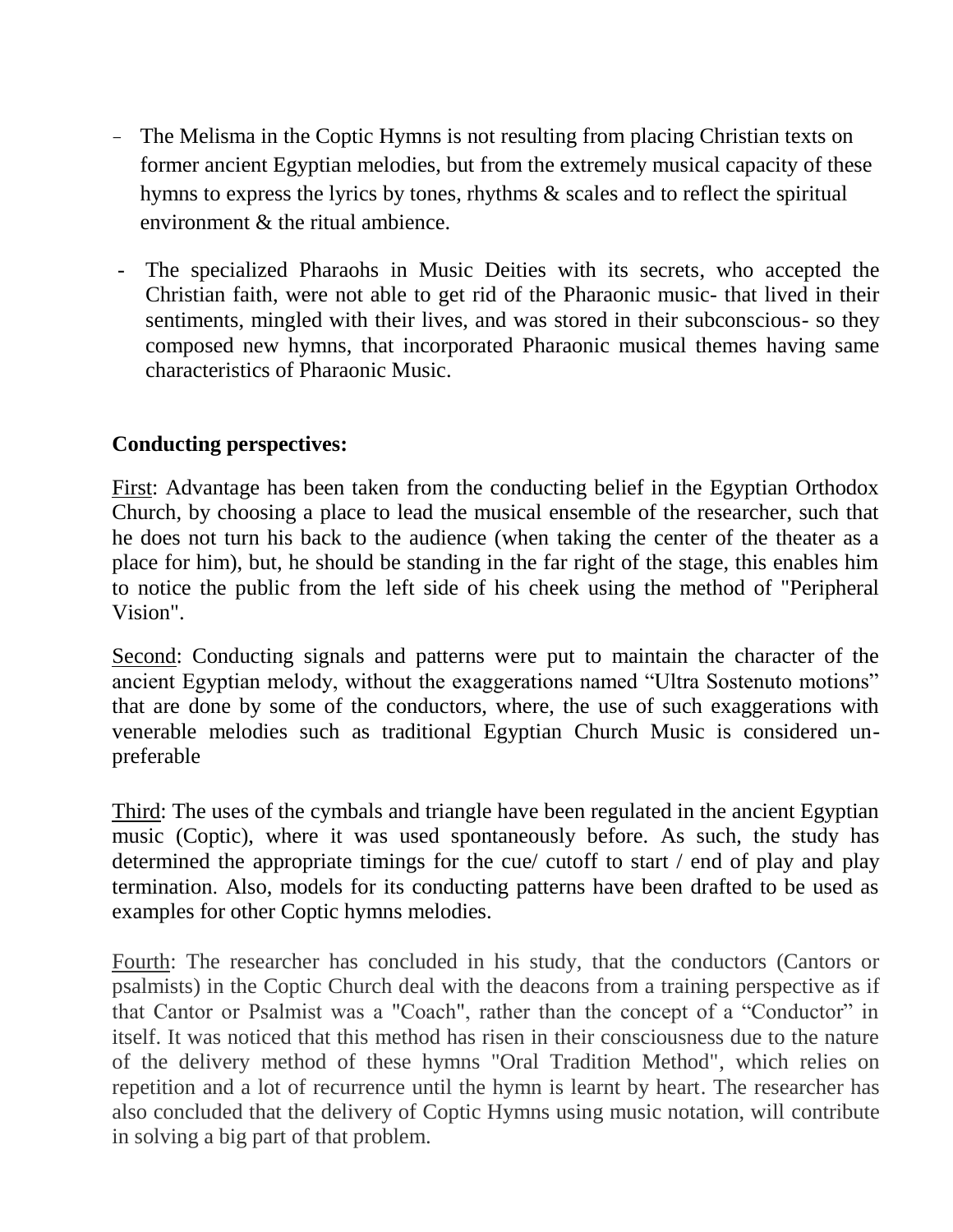Fifth: In his study, the researcher has arrived to the extent to which the Ancient Egyptian Music (Coptic) is capable to be performed outside the liturgical rites in the opera theaters, an issue that necessitates the presence of conducting, as well as learning its rules and skills.

Sixth: The researcher has arrived to a very important result during his research on the psychology of expression in the conductor's patterns and signals, through which he is able to convey his feelings and his melodic sense to the instrumentalists, choir, or deacons.

Seventh: The researcher, as well has arrived to a very important result regarding the conduction of the hymns speed and the freedom of movement in the time "Rubato", it was concluded that this freedom could widen and narrow according to the nature of the melody.

Eighth: The researcher concluded the possibility of conducting the Egyptian Church Music (Coptic), using the primitive method named "Kironomia". This simple method can be easily taught to the Cantors and the teachers responsible for conducting the Coptic hymns, until they are taught and educated the conducting sciences.

Ninth: The researcher concluded that the use of Metronome or pendulum has a great importance in training to maintain the Hymn speed during the initial sessions of training on conducting for cantors. However, to continue and engage in training, in a permanent and strict way using Metronome has its risks since the ancient Egyptian music (Coptic) is characterized by the richness of its rhythms and changes in the speed of its music which allows for a certain degree of freedom.

Tenth: The researcher concluded that the use of the stick in conducting might be rejected by some priesthood, as such; focusing on the eye and facial expressions in conducting is a very important matter.

Eleventh: The researcher concluded that the actions that the conductor (cantor) of the Egyptian Church music takes while he is conducting such as singing are very important techniques that the Coptic orthodox Church has realized two thousand years ago, and then it was realized afterwards by "Richard Wagner", as the conductor is able to identify the speed of music in a more accurate way when he sings these melodies deep inside before transmitting it to the choir and orchestra.

Twelfth: The researcher concluded during his study that using the cymbals and the triangle is an absolute necessity in the ancient Egyptian hymns (Coptic), especially in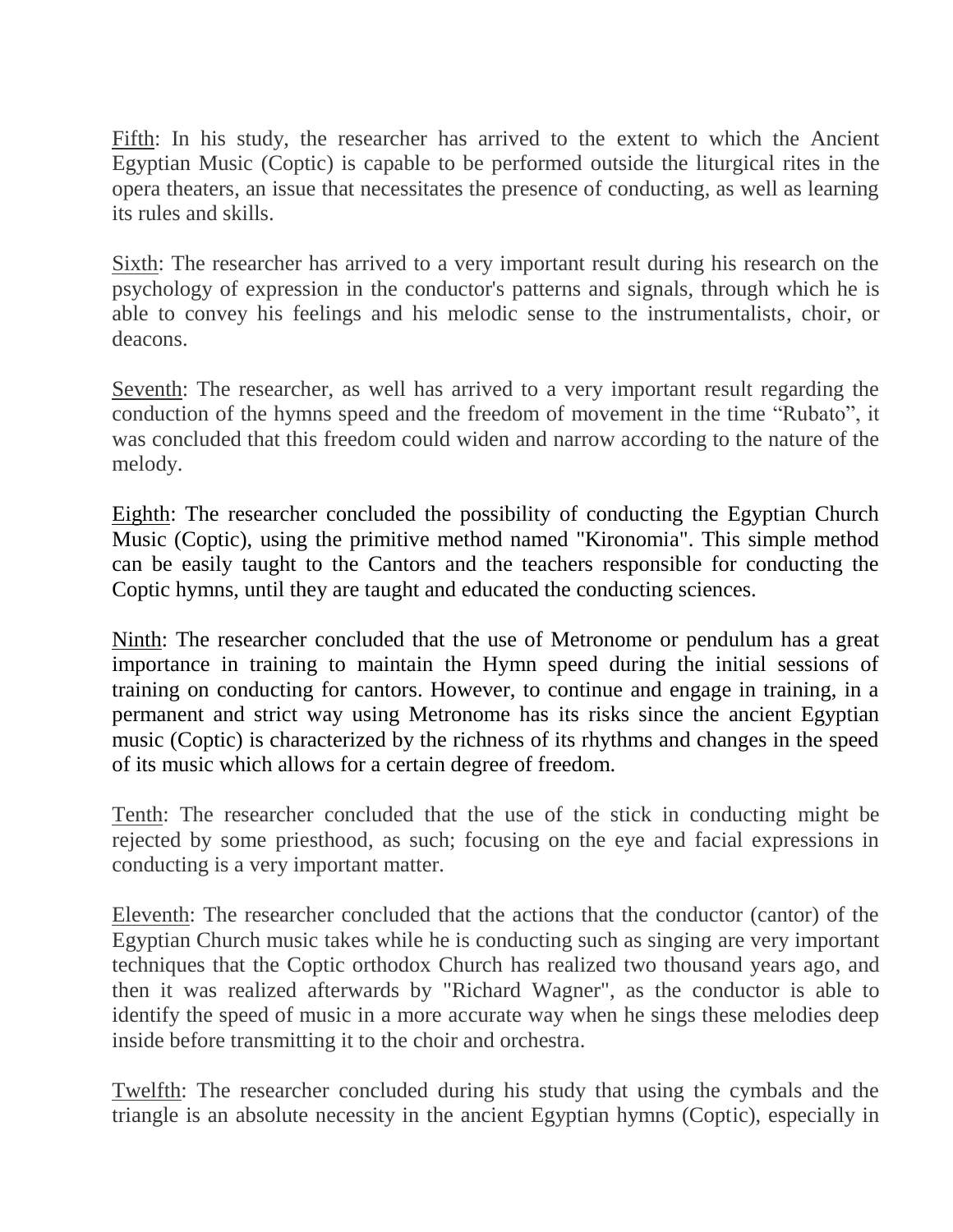the liturgical processions and he was able to identify the basics and rules of playing them which must be taught to the Cantors and deacons.

#### **Recommendations:**

Include the following:

- Forming an association or a committee for the preservation, compilation and archiving of that heritage, and the documentation of all its melodies (Coptic Music Hymns).
- Forming of an Orchestra or a Choir that specializes in recording all the Coptic hymns heritage which are recorded and presented in specialized concerts inside and outside Egypt.
- That the musical institutes, institutes of conservatories and colleges of music education and qualitative music education have to look forward to the ancient Egyptian music (Coptic) through the preparation and development of curricula for teaching such music, such that it is being taught as "Ancient Egyptian Music" subject, and "Analysis of Ancient Egyptian Music (Coptic)" as another subject, and " History of Ancient Egyptian Music and its Pharoanic Roots" as a third subject. Also the characteristics of this Coptic music, its performance styles in Coptic chanting, the musical instruments used in it, the prohibited musical instruments (in liturgical rites) and the reasons behind being prohibited should also be taught.
- Rituals in which this ancient music been chanted should be taught, as well as the diversity of the musical programs within these rituals in which the role of its hymn extends to nearly ten consecutive hours, and the diversity of the Psalms in melodies played in the rituals of the Coptic Church throughout the year.
- The relationship between the melody and the text must be taught and the relationship of both of them with the ritual in the Coptic Church hymns and the text sources of these hymns. Also special attention should be given to the sacraments surrounding these hymns such as sacerdotal dressings, incenses, iconostases, colonnades, candles,…,…etc.
- Conducting techniques of the Coptic music shall be taught and compared to the conducting techniques of the Pharaohs era, and the conducting techniques of the contemporary music.